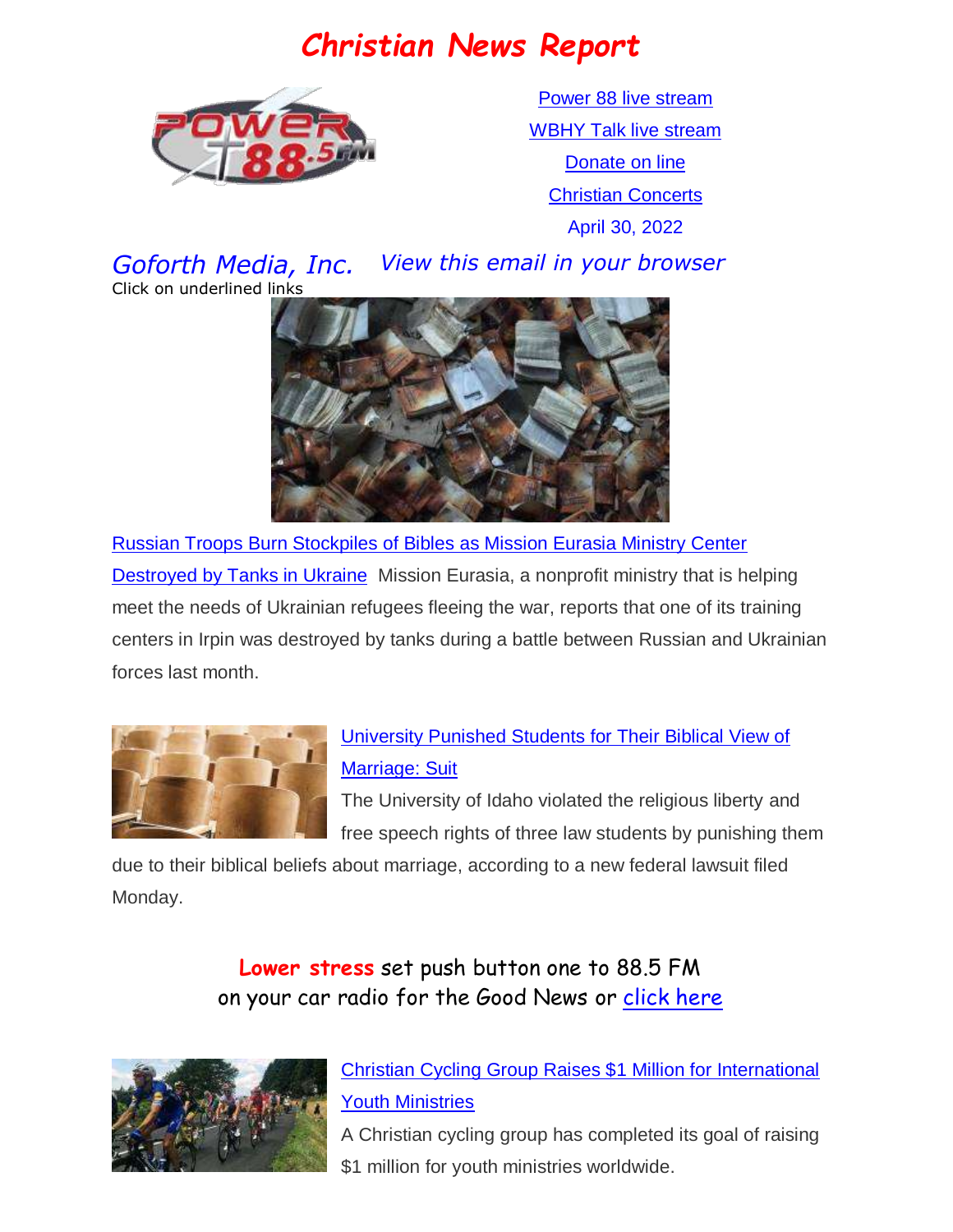

[Florida Atheist Calls for the Bible to Be Removed from](https://www.christianheadlines.com/contributors/milton-quintanilla/florida-atheist-calls-for-the-bible-to-be-removed-from-florida-schools.html)  [Florida Schools](https://www.christianheadlines.com/contributors/milton-quintanilla/florida-atheist-calls-for-the-bible-to-be-removed-from-florida-schools.html) An atheist is petitioning to get the Bible banned from schools in Florida in protest of Gov. Ron DeSantis' bill requiring curriculum transparency.

News stories and links provided on "Christian News Report" are for information purposes only and are not necessarily the views of the management or ownership of Goforth Media.



[Christian Cycling Group Raises \\$1 Million for International](https://www.christianheadlines.com/contributors/milton-quintanilla/christian-cycling-group-raises-1-million-for-international-youth-ministries.html)  [Youth Ministries](https://www.christianheadlines.com/contributors/milton-quintanilla/christian-cycling-group-raises-1-million-for-international-youth-ministries.html) According to Christian Standard, the milestone was accomplished by Ends of the Earth Cycling, which is associated with the New International missions

group, earlier this month.



[Churches Are an 'Essential Service' During Emergencies,](https://www.christianheadlines.com/contributors/michael-foust/churches-are-an-essential-service-during-emergencies-according-to-new-sc-law.html)  **[According to New South Carolina Law](https://www.christianheadlines.com/contributors/michael-foust/churches-are-an-essential-service-during-emergencies-according-to-new-sc-law.html) South Carolina's** governor on Tuesday signed a bill into law that labels churches and religious organizations an "essential service"

during emergencies and, essentially, prohibits the government from closing them.

### A Power 88 listener writes



"The first time I heard Power 88 was in my senior year of high school. I was on my way to school one morning and heard a song by Mark Schultz, "I Am the Way." It was his first release. That's what got me hooked on Power 88. I had been a Christian

for about 2-years, but I thought Christian music was boring until I found your station!" **\*\*\* Has Christian radio made a difference in your life? If it has tell us about it. Write us at** [WBHY@goforth.org](mailto:WBHY@goforth.org)

Kenny's Weekend SpinDown April 29<sup>th</sup>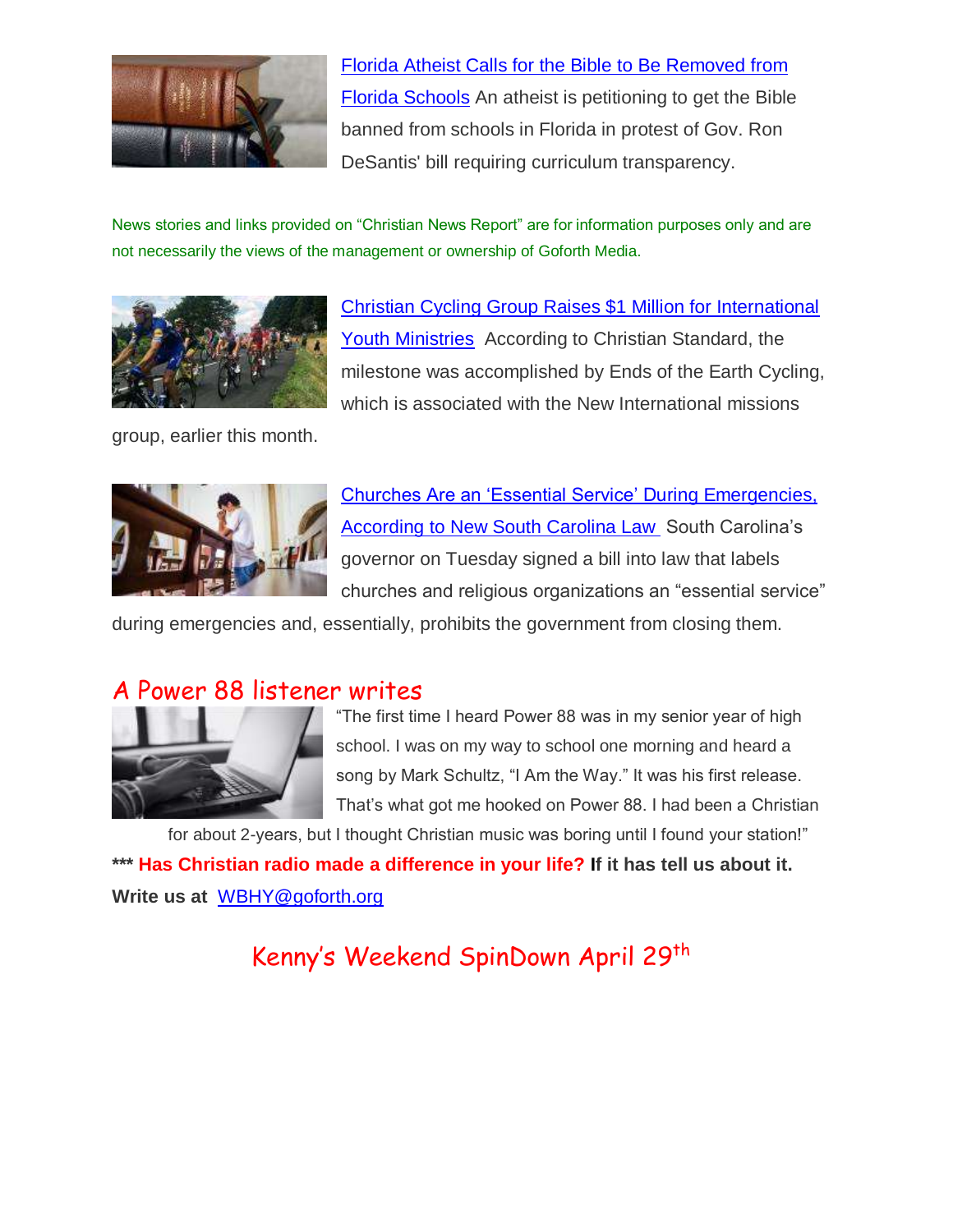

- 1. The Commission CAIN
- 2. Brighter Days Blessing Offor
- 3. For God is With Us for King & Country
- FUTURE TRACK Who I Am Ben Fuller
- 4. In Jesus Name (God of Possible) Katy Nichole
- 5. Holy Spirit Come Patrick Mayberry
- 6. Jesus is Coming Back Jordan Feliz
- 7. Sunday Sermons Anne Wilson
- 8. Weary Traveler Jordan St Syr
- 9. Kingdom Come Rebecca St. James & for King & **Country**
- 10. Say Goodbye (Say Hello) The Afters

This week's Power 88 underwriters include:

[Knollwood Dental Group](http://www.knollwooddentalgroup.com/) 251-666-3982 5612 Cottage Hill Road, Mobile, AL

[Health Hut](https://healthhutal.com/) 6845 US Hwy 90 #108, Daphne, AL 36526 [251-621-1865](https://www.google.com/search?q=health+hut&sxsrf=AOaemvKAO2o3-RShYCfkCkwOrU24_oo5VA%3A1641253273525&source=hp&ei=mYnTYZLmHZSawbkP9rSCwAk&iflsig=ALs-wAMAAAAAYdOXqYmp-VK7uqzwQEXkGIHvhjP24i9X&ved=0ahUKEwjSluny4Jb1AhUUTTABHXaaAJgQ4dUDCAk&uact=5&oq=health+hut&gs_lcp=Cgdnd3Mtd2l6EAMyCAgAEIAEELEDMgsILhCABBDHARCvATIICAAQgAQQyQMyBQgAEIAEMgsILhCABBDHARCvATILCC4QgAQQxwEQowIyBQgAEIAEMgsILhCABBDHARCvATILCC4QgAQQxwEQrwEyCwguEIAEEMcBEK8BOgcIIxDqAhAnOg0ILhDHARDRAxDqAhAnOgcILhDqAhAnOgQIIxAnOg4ILhCABBCxAxDHARCjAjoLCAAQgAQQsQMQgwE6EQguEIAEELEDEIMBEMcBENEDOgsILhCxAxDHARCjAjoICC4QsQMQgwE6CwguEIAEELEDEIMBOgUILhCABDoICAAQsQMQgwE6CAguEIAEELEDOgUIABCSAzoKCAAQgAQQsQMQClCKDVijOmCVQmgBcAB4AIAByQmIAfolkgEPMC40LjAuMS4yLjAuMi4xmAEAoAEBsAEK&sclient=gws-wiz)

[Emerald Homes,](http://www.emeraldhomesllc.com/) Jon Leath 251-947-2311 24950 Hwy. 59 South, Loxley, AL

[Cutter's Corner Kathy Cyr](https://www.mycutterscorner.com/) 7857 Hwy 59 Foley, AL 36535 251-955-5888



**Charlotte** 

**It is easy to be an Underwriter**  on Power 88 contact Charlotte Bouzigard for information. [charlotte@goforth.org](mailto:charlotte@goforth.org) or call 251-300-3141

# **Attention Amazon Customers**

#### **How Amazonsmile supports Power 88**

Goforth Media Power 88 will receive 0.5% of the price of all their eligible [smile.amazon.com/ch/63-0927122](https://www.amazon.com/gp/r.html?C=2AU9G2CMQ9IQM&R=1QK2JMJNP3GH7&T=C&U=http%3A%2F%2Fsmile.amazon.com%2Fch%2F63-0927122&A=BCZPEIHVLV99IVSUOLG1YPFXTGWA&H=XVLELAMUAST3PRIK4CW2E8JRKTCA) purchases. You should bookmark the link so you do not accidentally shop at www.amazon.com instead of smile.amazon.com. Only purchases made at: [smile.amazon.com/ch/63-0927122](https://www.amazon.com/gp/r.html?C=2AU9G2CMQ9IQM&R=1QK2JMJNP3GH7&T=C&U=http%3A%2F%2Fsmile.amazon.com%2Fch%2F63-0927122&A=BCZPEIHVLV99IVSUOLG1YPFXTGWA&H=XVLELAMUAST3PRIK4CW2E8JRKTCA) are eligible for donations.

### **WBHY Christian Talk on line**

You can now receive WBHY Christian Talk online. Go to [www.goforth.org](http://www.goforth.org/) and click on WBHY Christian Talk Live. You will be able to hear your favorite Christian programs or Christian call in talk shows on your computer or cell phone anywhere in the world. You can also get it [by clicking here](http://148.72.155.47:8573/Ahxed5k)